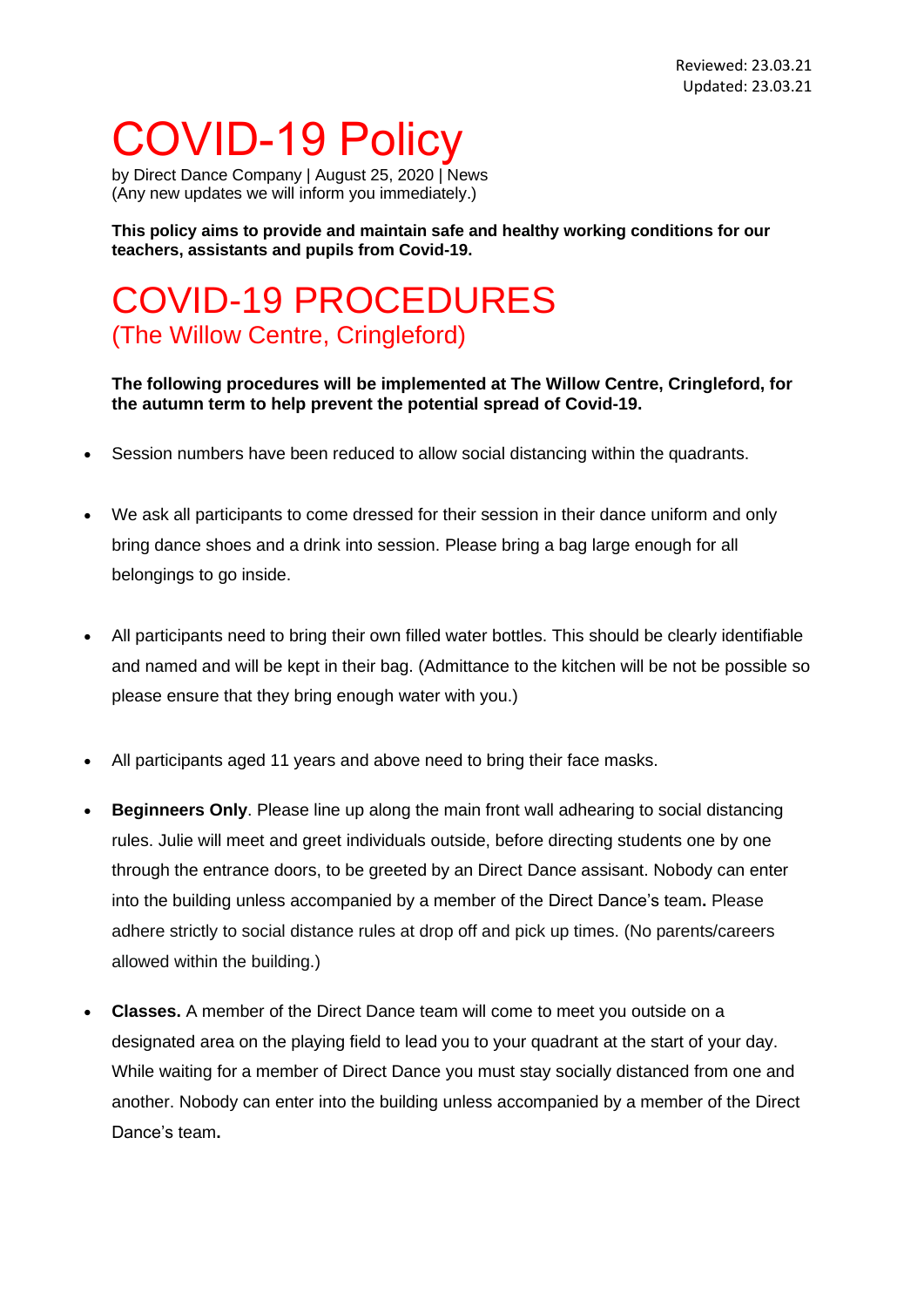- There will be no waiting within The Willow Centre reception area to avoid overcrowding. Please arrive punctual for the start of your session and leave immediately after from your designated area. Only those taking part in our classes will be permitted on site. Without a member of the Direct Dance Team you will not be allowed to enter the building.
- Before entering the building anyone aged 11 and over must wear a face mask within the communal areas, these can be removed once within their quadrant.
- There are one way systems to enter and leave the building are in force. You arrive via the main entrance and exit via the double door fire escape by the caféteria
- All students will require to use hand sanitiser when entering the building. We also encourage everyone to follow the same procedure when leaving.
- Each quaduant now has a one way system in and out clearly marked out.
- Teachers will also adhere to social distancing rules where possible.
- The use or air con will not be permitted.
- Also please be aware of the current government guidelines for indoor music. We will not be giving instructions over music playing.

## *"2f: Noise*

*All venues should ensure that steps are taken to avoid people needing to unduly raise their voices to each other. This includes – but is not limited to – refraining from playing music or broadcasts that may encourage shouting, including if played at a volume that makes normal conversation difficult. This is because of the potential for increased risk of transmission – particularly from aerosol and droplet transmission.*

*We will develop further guidance, based on scientific evidence, to enable these activities as soon as possible. You should take similar steps to prevent other close contact activities – such as communal dancing."*

• **Beginners only.** At the end of the session, we will bring all students with their belongings to the exit door (The small grass area at the side of the building near the bike stands) and they will be let them out one by one. Please remember to adhere to socially distancing when collecting, and keep the main path around the building clear. No student will be allowed out